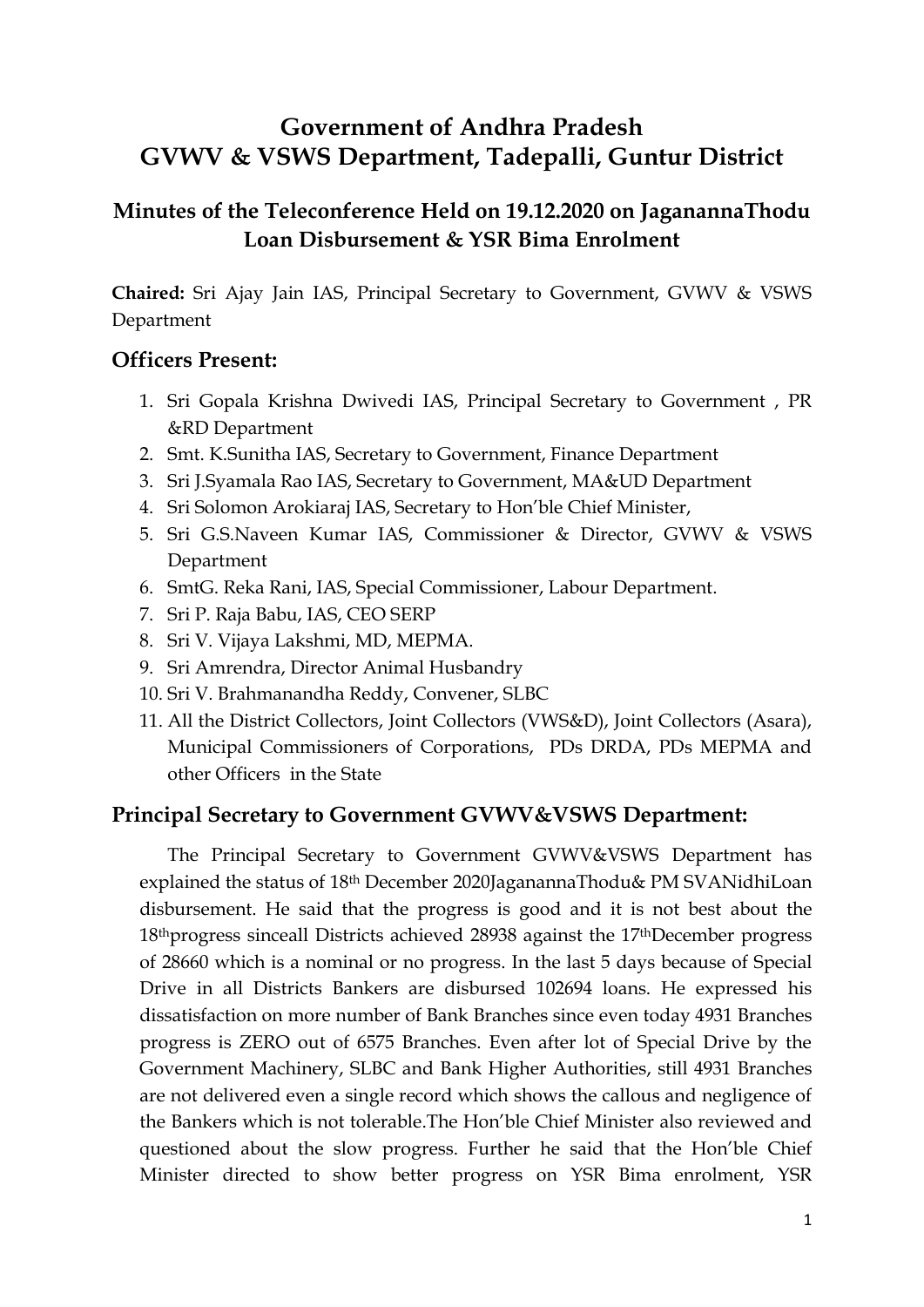Cheyuthaand JaganannaThodu / PM SVANidhi Loan disbursements, else he may take any other view. The Principal Secretary to Government, GVWV&VSWS Department has expressed his hope that the SBI authorities may issue the Product Code by Monday to their Bank Branches and geared up the progress. After deliberations he has issued following instructions.

- District Collectors of Ananthapur, Vizinagaram and Krishna are requested to more concentrate and show progress at least with onpar with other Districts.
- Bank Controllers are requested to monitor 4931 ZERO performance Branches since these Branches not disbursed a single loan of JaganannaThoduwhich is intolerable.
- Some Bankers are rejecting the applications even after sanctions given, they requested not to reject the sanctioned applications otherwise progress will be in decreasing trend.
- Bankers are requested to concentrate more on Saturday and show remarkable progress since other customers may not visit the Bank Branches.
- BankControllers are requested to make necessary in charge arrangements to the Vacant post of Bank Managers otherwise the momentum will be slowed.
- Bankers are requested not to charge the documentation charges / inspection charges to theJaganannaThodu / PM SVANidhi beneficiaries. Not to delay the loan disbursement for want of inspection because of all these units are inspected by the GVWV&VSWS/ MEPMA/ SERP/ DRDA and Municipal Staff and identity cards also issued by the GVWV&VSWS Department /ULBs.
- The Director, Animal Husbandry Department is requested to contact SBI authorities & Other Bankers and sort out the YSR CheyuthaScheme issues relating to his Department.

### **Secretary to the Hon'ble Chief Minister:**

The Secretary to the Hon'ble Chief Minister has expressed his dissatisfaction and anguish. He said that the issue of slow progress of YSR Bima enrolment,YSR Cheyutha and JaganannaThodu / PM SVANidhi Loan disbursements came up in the Cabinet and the Council of Ministers also expressed their dissatisfaction. The attitude of the SBI authorities regarding sharing of YSR Bima data and generation of product code for JaganannaThodu flagged with Hon'ble Chief Minister and he directed the Principal Finance Secretary to contact the SBI Top Management and sort out the issue by Monday/Tuesday. After deliberations he has issued following instructions.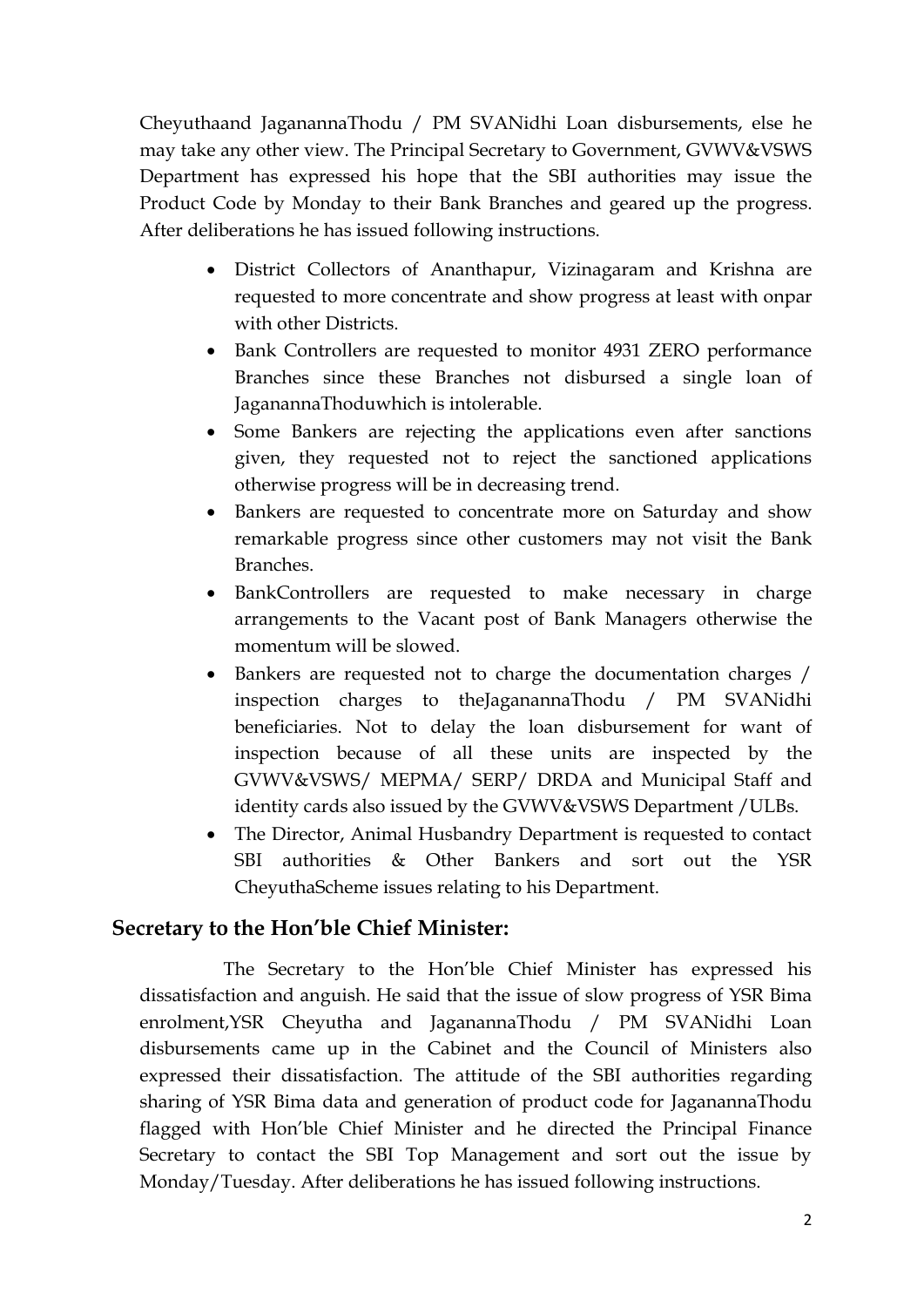- Bankers are requested to share the YSR Bima valid data to the Branches or otherwise share the bulk data to the SERP so that they will update backend in the YSR Bima portal.
- Bankers are requested to complete the YSR Bima enrolment with in a reasonable time otherwise if any claim comes they will be held responsible since entire premium amount was released on 21st October 2020.
- 10 to 15 meetings were conducted with Bankers before starting of the YSR Bima program but now they are rising many questions and deliberately postponing the YSR Bima enrolment which is not acceptable, the same will be viewed seriously and the Bankers will personally held responsible.
- The District Collectors of Krishna, Nellore, Ananthapuram are requested to concentrate and coordinate with the Bankers. In Machilipatnamof Krishna District Bankers have disbursed30 JaganannaThodu Loansonly since inceptionof the program and same issue was raised by the Hon'ble Minister for Transport in the Council of Ministers Meeting held on 18.12.2020.
- Collectors are requested to contact Top Officials of Banks and show progress.
- Post Cabinet also the Hon'ble Chief Minister has reviewed the progress of these schemes and directed to continue the Special Drive until the clearance of the last beneficiary by the Banks, otherwise Government may force to initiate the action against the Bankers.

### **Principal Secretary to Government, PR &RD Department:**

The Principal Secretary to Government,PR&RD Department has explained the 18th December 2020progress of YSR Bima enrolment&YSR Cheyuthaexpressed his satisfaction and requested the Bankers to keep on continue the same tempo with accelerated speed of progress and issued following instructions.

- Bankers are requested to make necessary in charge arrangements immediatelywherever the Bank Mangers' positions are vacant, otherwise it is a waste of time to the staff deployed at the Bank Branches.
- SBI authorities are requested to issue necessary instructions to all the Bank Branches to more concentrate on the enrolment of YSR Bima and YSR Cheyutha loan disbursement until JaganannaThodu product code comes.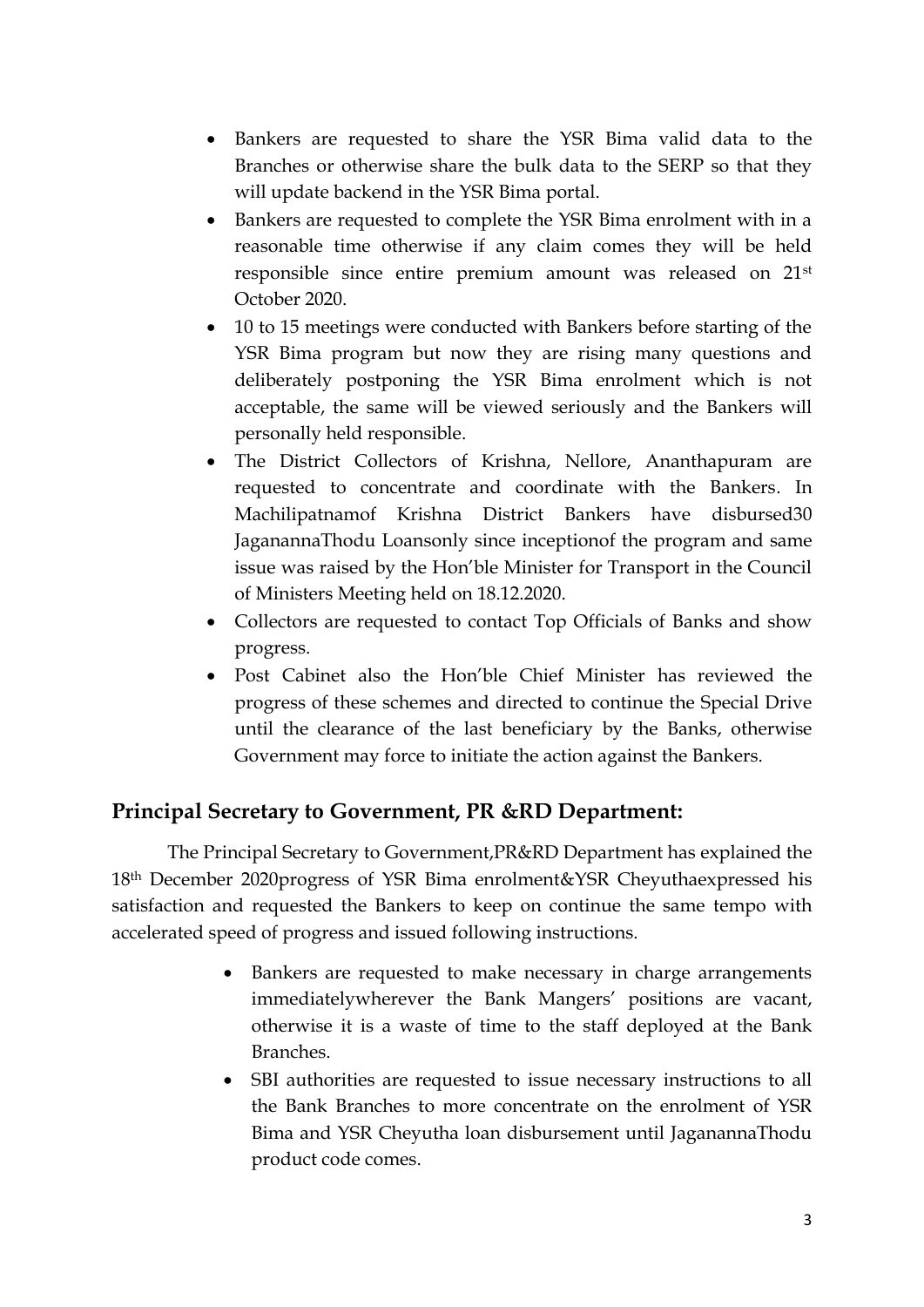• Bankers are requested to share the valid and invalid data of YSR Bima to the Bank Branches to update the same or otherwise share the bulk data to the SERP so that SERP Staff will update in the backend of the YSR Bima portal.

#### **Chief Executive Officer, SERP**

The CEO, SERP has explained about the progress on YSR Bima andsaid the Server is working in good speed and with required Data Flags. After deliberations he has issued the following instructions.

- SBI considered 24 lakh YSR Bima records as valid out of 32 lakh data, but they shared only 4 lakh valid records to the Branches. They may share the entire valid data to the Branches or SERP to update the same. If they shared the data to SERP, the SERP will update the data in backend of the said portal, since there is no point to keep the valid data with them.
- Bankers are requested to nominate Officers with authority to enroll YSR Bima and disburse YSR Cheyutha&JaganannaThodu Loans wherever Bank Managers'posts are vacant so that they will do some progress, otherwise Government Machinery standing in Branches is waste of time.
- Some Banks are grounding / enrolling 5 or 6 per day instead of showing considerable progress. Therefore the Bank controllers are requested to fix target not less than 100 or any good figure based on the capacity of the Branch and review the same.
- All Bankers are requested to share the YSR Bima Data to the Branches or otherwise to SERP to update thesame in the portal.

#### **SLBC, Coordinator:**

The SLBC, Coordinator has explained about the progress and he requested the Bankers to speed up the YSR Bima enrolment and to see to complete it by the end of December 2020. Further he advised the Bankers not to insist the inspection of units since responsible Government staff are inspecting and may rely on their reports and Aadhar is sufficient for KYC of the beneficiary.

Finally Principal Secretary to the Government, GVWV&VSWS Department requested the Collectors to call the Bank Controllers, Joint Collectors (VWS&D)&(Asara) are requested to call the Bank Coordinators & LDMs&DLDOs, MPDOs, SERP Staff, DRDA Staff, MEPMA Staff &municipal Staff shall visit the Bank